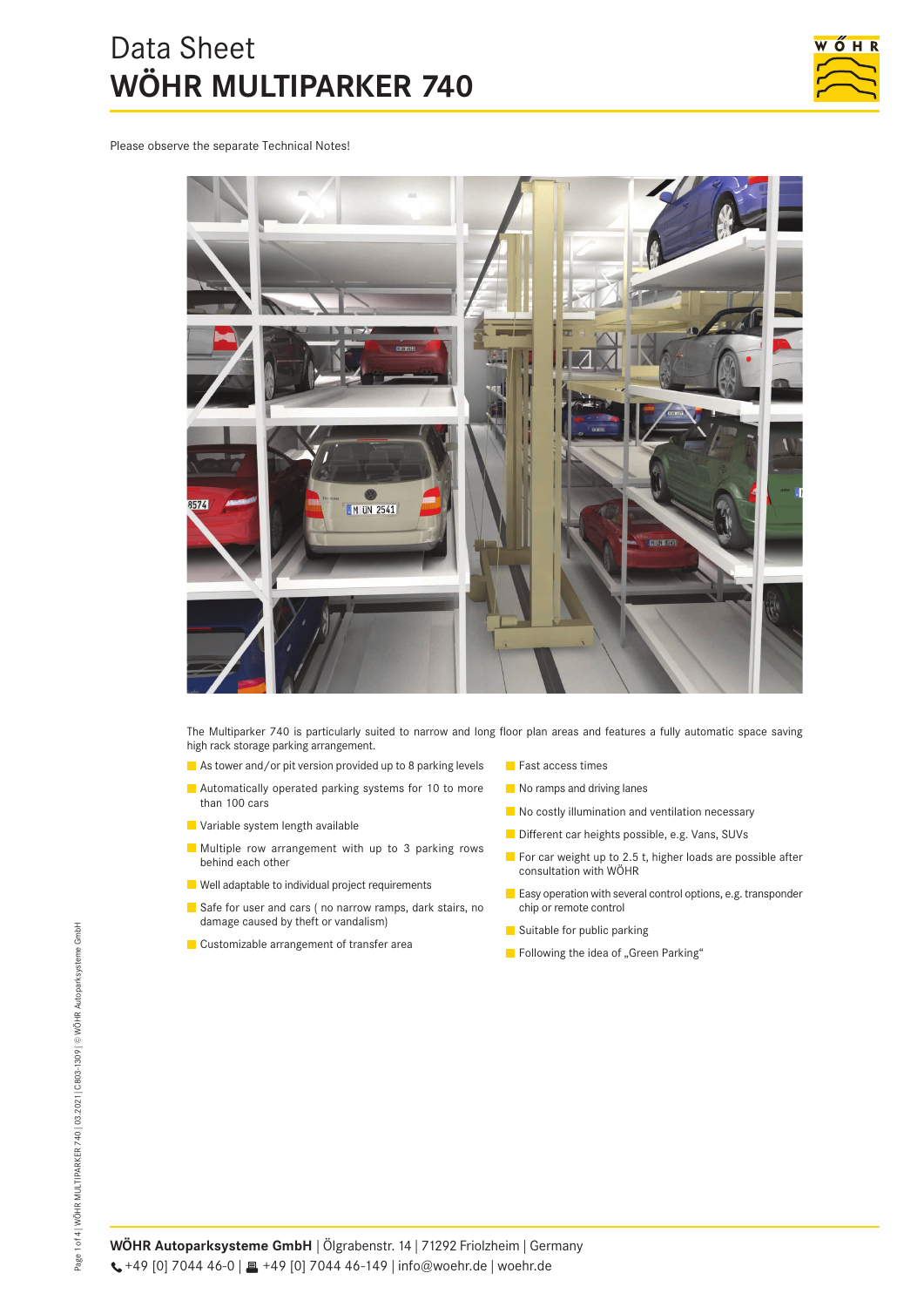#### **Multiparker 740 | Shaft system for 1–8 parking levels with walls or columns between the parking spaces**  $\mathcal{O}(\mathbb{R})$

- **Parking system for 1–8 parking levels as shaft variant**
- **Linear expansion variable up to 80m**
- Arrangement of transfer area directly above the storage and retrieval unit or in the parking zone above a separate vertical lift (see below)
- Vehicles of various height can be parked thanks to parking levels of various height
- **Multi-row arrangement (see page 4)**
- Integrated turning device is possible

25

680 (670)

590 (550)

590 (550)

 $665 (655)$   $\longrightarrow$   $\longrightarrow$  590 (550)  $\longrightarrow$  590 (550)  $\longrightarrow$  680 (670)

 $\big)$ \*

25

25

 $(655)$ 565

185 720  $350 - 185$  $\overline{m}$  $\dot{\circ}$  $\infty$ 95 A $25$ 55 max. 35\* 270



310

320

62 0

680 370

 $\begin{array}{c} \hline \end{array}$ 



For the control unit, space (at least length 500 cm x width 200 cm x height 240 cm) must be available near the transfer area.

Transfer area (dimensions without turning device)



( ) Dimensions in brackets for one parking level only

160 173 198 185 198 223<br>200 213 238

- \* If ceiling thickness is more than 35 cm, the clearance (55 cm) must be extended by the same difference, e.g. ceiling thickness 60cm = clearance 80 cm.
- \*\* All specified dimensions of length D are examples only and depend on the width and number of partitions walls.
- \*\*\* With turning device on the storage and retrieval unit

| Parking<br>levels | Dimension A for<br>160 cm high cars |                | Dimension A for<br>200 cm high cars | Parking places<br>per level | parking level<br>Grid width 550 cm<br>Length D** | 2 and more parking levels<br>Grid width 590 cm<br>Length D**    |
|-------------------|-------------------------------------|----------------|-------------------------------------|-----------------------------|--------------------------------------------------|-----------------------------------------------------------------|
|                   | 293                                 |                | 333                                 | 6                           | 1925                                             | 1985                                                            |
|                   | 491                                 |                | 571                                 | 8                           | 2500                                             | 2600                                                            |
| 3                 | 664                                 |                | 784                                 | 10                          | 3075                                             | 3215                                                            |
| 4                 | 837                                 |                | 997                                 | 12                          | 3650                                             | 3830                                                            |
| 5                 | 1035                                |                | 1235                                | 14                          | 4225                                             | 4445                                                            |
| 6                 | 1208                                |                | 1448                                | 16                          | 4800                                             | 5060                                                            |
|                   | 1381                                |                | 1661                                | 18                          | 5375                                             | 5675                                                            |
| max. 8            | 1579                                |                | 1899                                | 20                          | 5950                                             | 6290                                                            |
| Car height        | Dimension<br>B                      | Dimension<br>С | Dimensions in cm                    | of transfer areas.          |                                                  | The number of parking spaces depends on number and arrangements |
|                   |                                     |                |                                     |                             |                                                  |                                                                 |

720

max. 185

# **Maintenance access and switch cabinet**

238

Maintenance access as well a room for the switch cabinet (min. 2 x 5 m) is required (please check with WÖHR).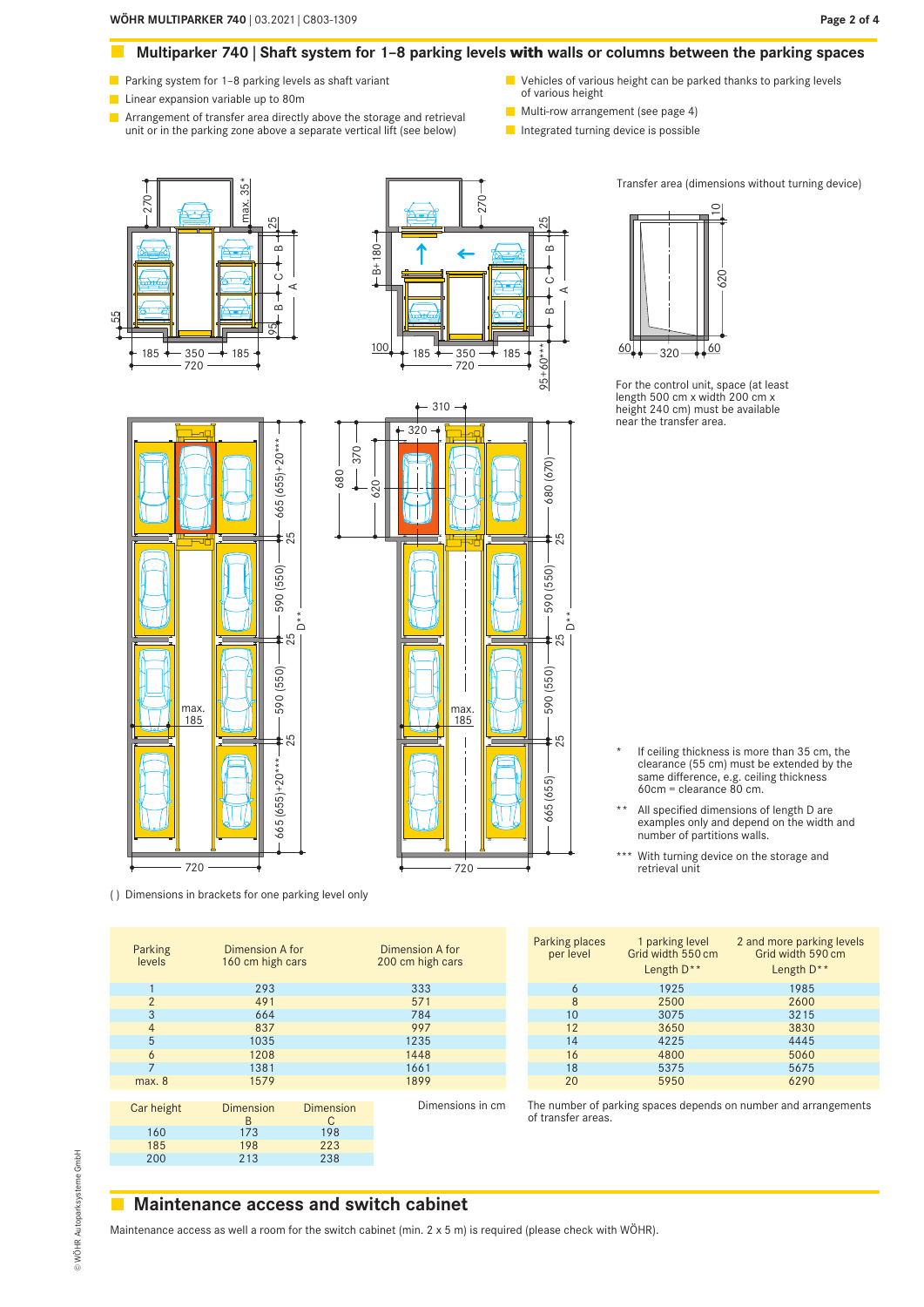#### $\mathcal{O}(\mathbb{R})$ **Multiparker 740 | Shaft system for 1–8 parking levels without walls or columns between the parking spaces**



# **Multiparker 740 | Tower system and Shaft/Tower system for 4–8 parking levels**

**Parking system for 4-8 parking levels as shaft/tower variant** 

- **Linear expansion variable up to 80m (see dimension D on page 2** and on top)
- **Arrangement of transfer area in the parking zone (see below)**
- **U** Vehicles of various height can be parked thanks to parking levels of various height
- **Multi-row arrangement (see below)**
- Integrated turning device is possible





Table for dimensions in length see page 2.

Table for dimensions in length see page 3.

#### **Transfer area lateral to the storage and retrieval unit**

A new pallet is provided in the transfer area while the vertical lift is still moving the car upwards. Please contact WÖHR for more details!



| Car height | <b>Dimension</b> | Dimension | <b>Dimensions</b><br>in cm |
|------------|------------------|-----------|----------------------------|
| 160        | 173              | 198       |                            |
| 185        | 198              | 213       |                            |
| 200        | 213              | 238       |                            |

| <b>Tower/Shaft system</b> |                                     |                                            |  |  |  |
|---------------------------|-------------------------------------|--------------------------------------------|--|--|--|
| Parking<br>levels         | Dimension A for<br>160 cm high cars | <b>Dimension A for</b><br>200 cm high cars |  |  |  |
| 4                         | 837                                 | 997                                        |  |  |  |
| 5                         | 1010                                | 1210                                       |  |  |  |
| 6                         | 1208                                | 1448                                       |  |  |  |
|                           | 1381                                | 1661                                       |  |  |  |
| max. 8                    | 1554                                | 1874                                       |  |  |  |

| <b>Tower system</b> |                                     |                                     |  |  |  |
|---------------------|-------------------------------------|-------------------------------------|--|--|--|
| Parking<br>levels   | Dimension A for<br>160 cm high cars | Dimension A for<br>200 cm high cars |  |  |  |
| 4                   | 742                                 | 902                                 |  |  |  |
| 5                   | 915                                 | 1115                                |  |  |  |
| 6                   | 1113                                | 1353                                |  |  |  |
|                     | 1286                                | 1566                                |  |  |  |
| max. 8              | 1459                                | 1779                                |  |  |  |

#### **Control unit**

A

For the control unit, space (at least length 500 cm x width 200 cm x height 240 cm) must be available near the transfer area.

**Page 3 of 4**